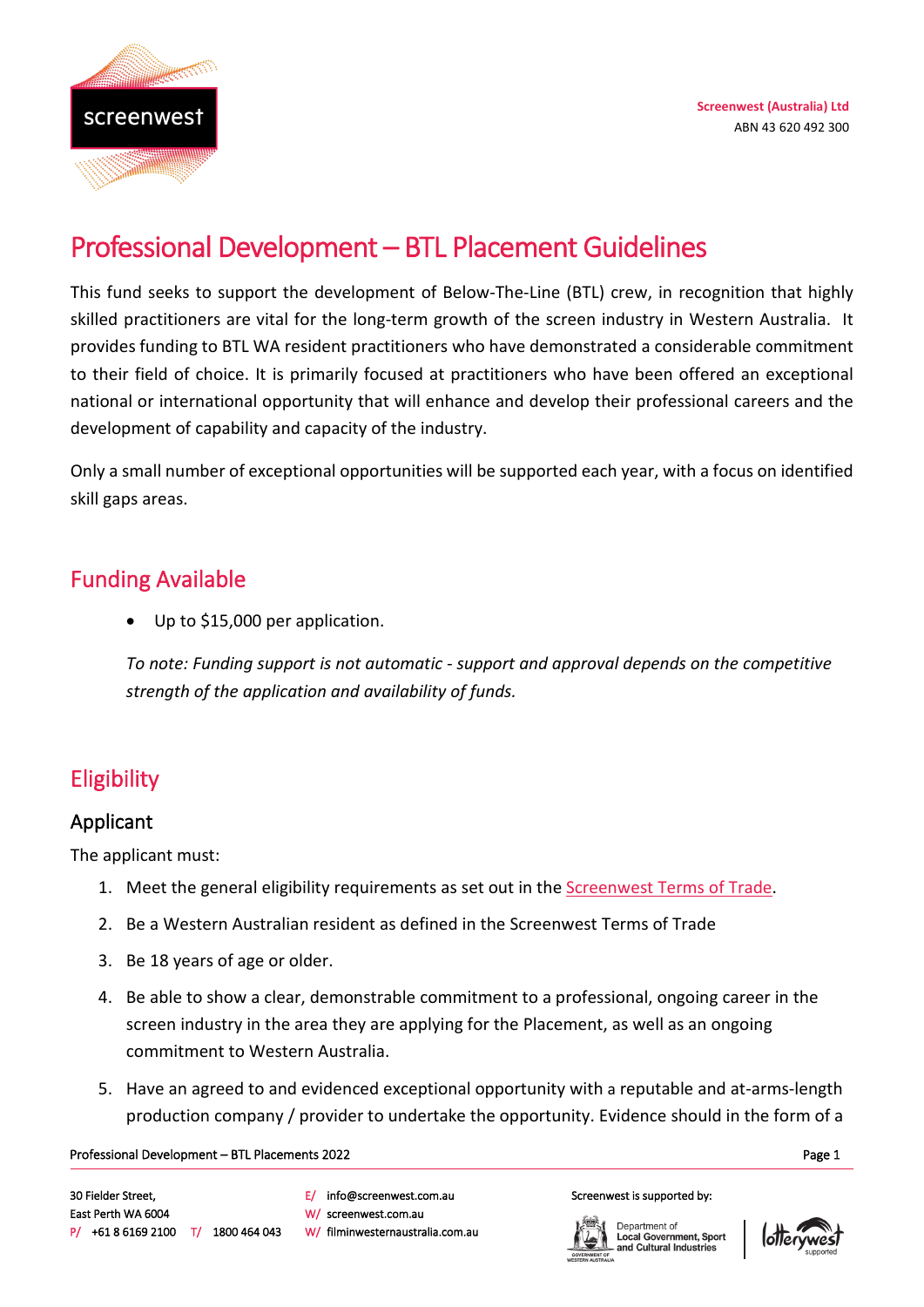support letter or the like from the production company/provider that clearly states the opportunity and the outcomes of the placement.

# Assessment Criteria

Eligible applications will be assessed against the following criteria:

- 1. The applicants' commitment to pursuing an ongoing and long-term career in the screen industry with a particular focus on the relevant area.
- 2. The benefit of the placement will have in advancing the applicant's career objectives and skillset.
- 3. Track record and ability of the production company / provider to deliver on the stated placement outcomes.
- 4. The benefit to the overall capacity development of the Western Australian Screen Industry.
- 5. Availability of funds.

In evaluating the application, Screenwest will consider all information and weight the above criteria as it deems appropriate to best serve the purpose and strategic priorities of the organisation.

In exceptional circumstances applications outside the above may be considered.

### Assessment Process

#### *Professional Development – BTL Placements funding is open at any time. Special placement opportunities may be advertised as a round.*

- Prior to applying, read these guidelines and check your eligibility
- Discuss your application with the Screenwest Contact/s

#### Applying:

- Applicants will need to provide the below materials via email to: [funding@screenwest.com.au,](mailto:funding@screenwest.com.au) with Subject Line**: Screenwest Professional Development – BTL Placements Application.**
	- o *Applications emailed directly to individual Screenwest staff members will not be accepted.*